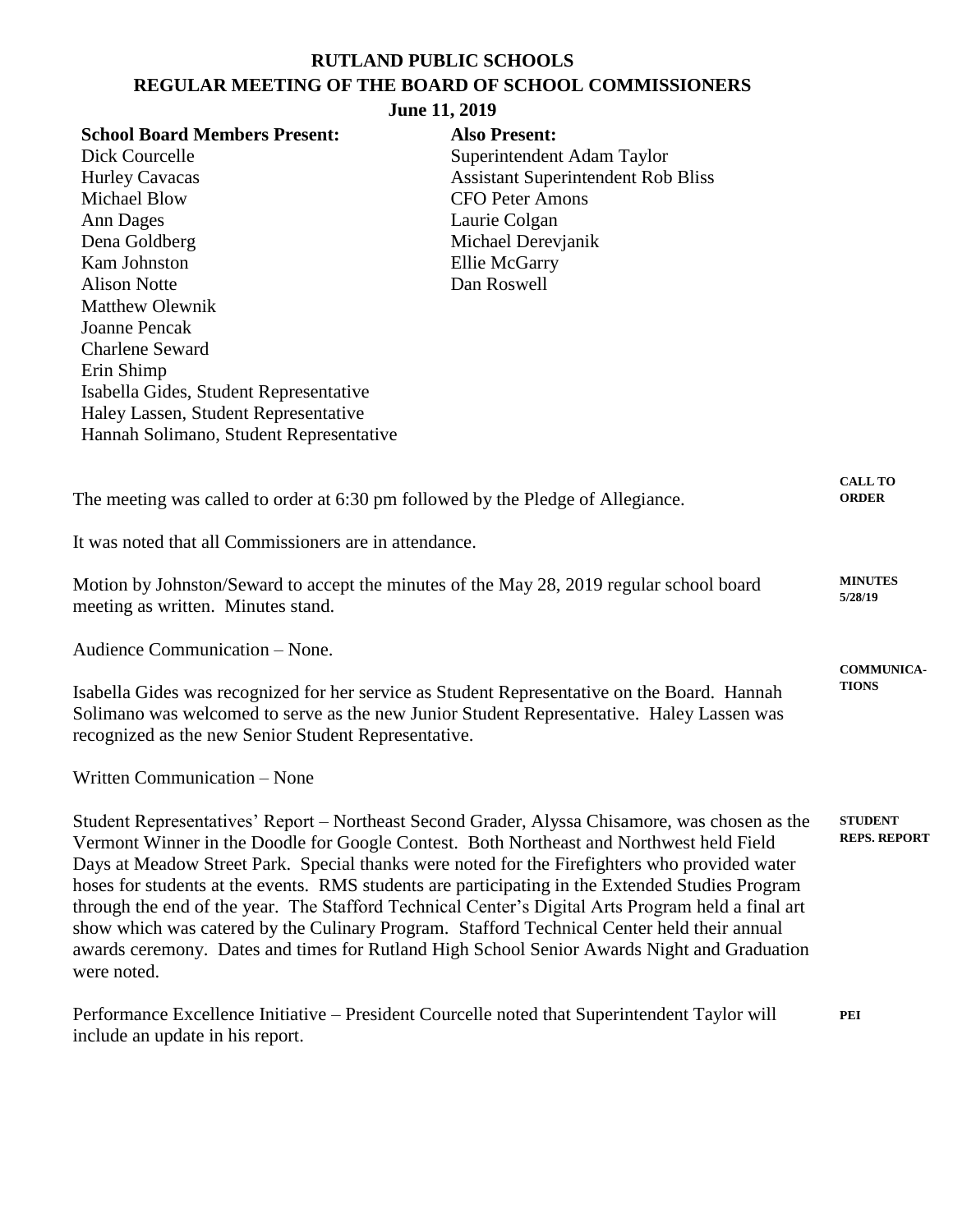Superintendent's Report/Legislative Report/Summer Hiring Protocol – Superintendent Taylor reviewed plans for providing findings from the School Climate Survey to staff and community members. The Integrated Field Review and the School Climate Survey are both relative to PEI. He provided legislative updates regarding the Education Funding Bill, delayed implementation of S 141 and Act 11, S 40 (lead in drinking water), the creation of the Ethnic and Social Equity Standards Advisory Working Group (Act 1), H79 (Farm to School Grant Program) and S86 (Tobacco and Use Bill.) A personnel update was provided and the Summer Hiring Process was reviewed. End of the year events were noted and the bid process was reviewed. President Courcelle noted that the summer hiring process has worked well in the pass and has not held up the filling of key positions.

Facilities and Finance - Approval of Food Service Bid – Peter Amons and Laurie Colgan (former AOE Director of Nutrition) reviewed the rebid process. Laurie will be assisting RCPS in dealing with quality of food issues and audits related to food service. The RFP was sent out to approximately eight vendors, with three responding with proposals from: Abbey Group, Fresh Picks/Café Services and Aladdin.

Motion by Cavacas/Seward that the Rutland City Board of School Commissioners accept the proposal of Café Services Inc. to provide food services to the District for fiscal year 2020. The Board further authorized the Superintendent and Chief Financial Officer to negotiate and sign the State template contract for such purpose subject to Rutland City Public Schools' requirement that candidate number one in the proposal be available to serve as Food Service Director.

Discussion included location of Café Services (New Hampshire, but they service Vermont and the region), reference checks, prior experience with the vendor, consulting agreement with Laurie Colgan (She is an "at will" employee, but has committed to 10-15 hours per month through the next year.), Scores (Abbey – 54, Café Services – 92, Aladdin – 80), local purchases and procurement requirements.

Motion passed unanimously.

Purchases by Buildings and Grounds – Michael Derevjanik reviewed the process for bidding custodial supplies and noted that he is not using an overall bid for all supplies (sections/categories of supplies were created for the purpose of quality and cost control.) A discrepancy in the lowest bid for bathroom supplies was explained (due to length of paper towel rolls.)

Motion by Cavacas/Pencak that the Board of School Commissioners accept the following bids for school custodial supplies for FY20:

| • WB Mason      | <b>Bathroom Supplies</b>   | \$22,711.50 |
|-----------------|----------------------------|-------------|
| • Central Paper | <b>Plastic Can Liners</b>  | \$7,468.50  |
| • Central Paper | <b>Floor Care Products</b> | \$5,149.75  |
| • WB Mason      | Hand Soap                  | \$2,332.00  |

Discussion ensued regarding lowest bids overall.

Motion passed unanimously.

Motion by Cavacas/Pencak that the Board of School Commissioners accept the bid of \$24,995 from Carpet King of Vermont for replacement of carpet in classrooms at Rutland Intermediate School for FY20.

Discussion revolved around replacing carpet with more durable flooring, the reasons for maintaining carpet at RIS (best for this age group, sound absorption), lifetime of carpeting (10-15 years) and plan for carpet replacement next year (unknown at this time.)

**SUPERINTEN-DENT, LEGIS-LATIVE, SUMMER HIRING PROTOCOL**

**FACILITIES & FINANCE**

**MOTION: FOOD SERVICE BID**

**MOTION: CUSTODIAL SUPPLIES**

**MOTION: CARPET RIS**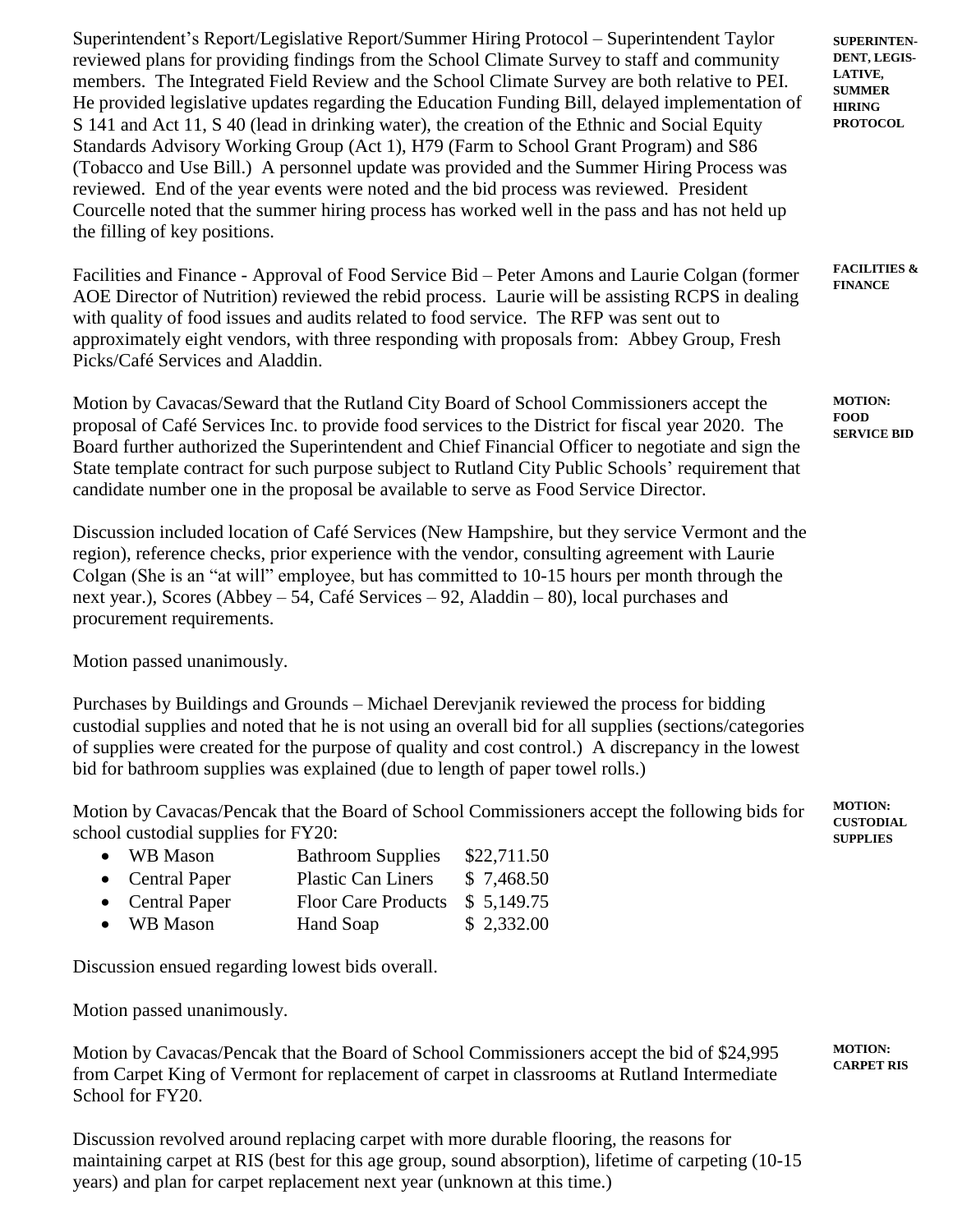Motion passed unanimously.

Motion by Cavacas/Notte that the Board of School Commissioners accept the bid of \$21,636.68 from Carpet Warehouse for replacement of flooring in the art and music rooms at Northeast Primary for FY20.

Multiple vendors were contacted. Only one bid was received. Mr. Derevjanik noted that he preferred using local vendors due to scheduling and quality.

Motion passed unanimously.

Motion by Cavacas/Seward that the Board of School Commissioners award the contract of \$18,600 from the Royal Group for the front door replacement at Rutland High School.

Discussion revolved around specific replacement plan (the entire store front including the glass around the doors) and safety considerations (all tempered glass with safety film.)

Motion passed unanimously.

Summer Building and Grounds Work Plan – Michael Derevjanik – Summer work will include the work related to action items of this meeting, as well as: beautification of parking areas at RHS, repaving the basketball court at Northeast, parking at RMS and RIS, abatement project due to a flooding incident in January, new signs at both primary schools, library renovations at RMS/RIS and Northwest, single point of entry at RMS/RIS, lawn mowing, floor stripping, room cleaning and window replacement. Discussion revolved around parking concerns (signs by Keefe Gym and the RHS Student Parking Lot), fencing around the Rutland High School Complex, vehicle barriers, and the wooded area behind RHS (ownership and space availability.) **SUMMER GROUNDS WORK**

Approval of IT Purchases:

Motion by Cavacas/Seward that the Board of School Commissioners accept the price quotation of \$185,227.20 for 580 HP 14A Chromebooks from Best Buy for use at RIS, RMS and RHS to be effective for fiscal year 2020. **IT** 

Discussion revolved around life cycle of Chromebooks (4-5 years), buy- back programs (there are none – we recycle ethically) and where we are with issuing 1:1 and logistical challenges of deployment.

Motion passed unanimously.

Motion by Cavacas/Notte that the Board of School Commissioners accept price quotation of \$60,075 from Ormsby Computer Systems of Berlin, Vermont, for a storage area network for FY19. Discount spread.

Discussion revolved around centralized storage and back-up plan/device.

Motion passed unanimously.

Contingency Technology Purchases for 77 Grove Street

Motion by Cavacas/Notte that the Board of School Commissioners approves the expenditure to the contingency account for FY19 for \$44,921.88 for Chambers Communications, Inc. to do the cabling work at 77 Grove Street for internet access.

**MOTION: INTERNET GROVE STREET**

**MOTION: FLOORING NORTHEAST**

**MOTION: DOOR REPLACE-MENT RHS**

**BUILDINGS &** 

**PURCHASES**

**MOTION: CHROME-BOOKS**

**MOTION: STORAGE AREA NETWORK**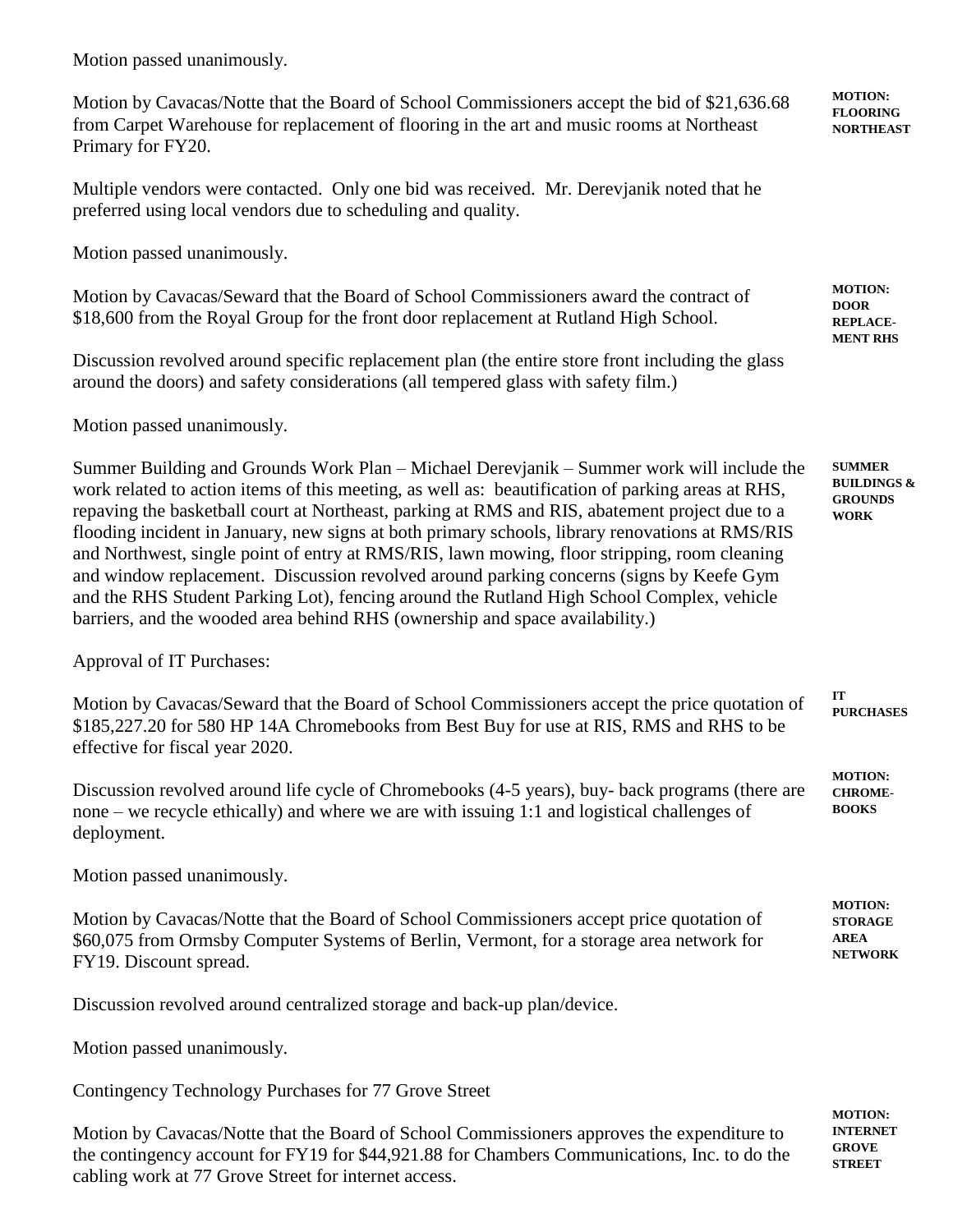No money was budgeted for office furniture, technology or renovation. This is a classic application for using contingency funds. Five vendors were contacted  $-2$  did not provide a bid, 1 did not respond, 1 did not have the capacity to complete the work.

Discussion revolved around limits of the current infrastructure (no access as cables have been cut and moved), investment (anything we installed, we would take in the event of a move – exception: cables in the walls), location of Chambers Communications (Williston), technology available to move from Howe Center (includes a computer cart and some phones – there are no security cameras, Smartboards or wireless points), and fiber (minimal fee is applicable.)

Motion carried  $10 - 1$  (No vote – Johnston.)

Motion by Cavacas/Seward that Board of School Commissioners approves the expenditure to the contingency account for FY19 for up to \$20,000 to pay for wireless rooftop technology equipment, general equipment and supplies for 77 Grove Street.

Discussion revolved around funds left in the contingency fund (about \$6,000 with only a couple of weeks until year end) and using RMS/RIS as a back-up Wi-Fi link.

Motion carried  $10 - 1$  (No vote – Johnston.)

Retirement Plan Restatements:

Motion by Cavacas/Notte resolve that the forms of amended 403(b) plans (Teacher 403(b) plan, General 403(b) plan, and Retirement Incentive 403(b) plan) presented to the meeting are hereby approved. It is further approved that the Superintendent or Chief Financial Officer are hereby authorized and directed to execute and deliver to the Administrator of the Plans one or more counterparts of the Plans.

Discussion ensured regarding the IRS requirements for restatements.

Motion passed unanimously.

Motion by Cavacas/Shimp resolve that the Board of School Commissioners authorize the termination of the IRS section 457 retirement plan due to minimal use of the plan. The Board authorizes the Superintendent and CFO to execute documents taking such termination action as required.

Discussion ensued regarding the duplication of benefits of a 403 B, non-use of the plan and participants (only 2) being moved to 403 B Plan.

Motion passed unanimously.

Solar Energy Contract:

Motion by Cavacas/Seward Whereas, Rutland Public Schools is a Vermont public school system serving the City of Rutland, Vermont ("RPS");

**MOTION: WIRELESS ROOFTOP TECHNOLOGY GROVE STREET**

**MOTION: RETIREMENT PLAN RE-STATEMENTS**

**MOTION: 457 RETIREMENT PLAN TERMINA-TION**

**MOTION: SOLAR ENERGY CONTRACT**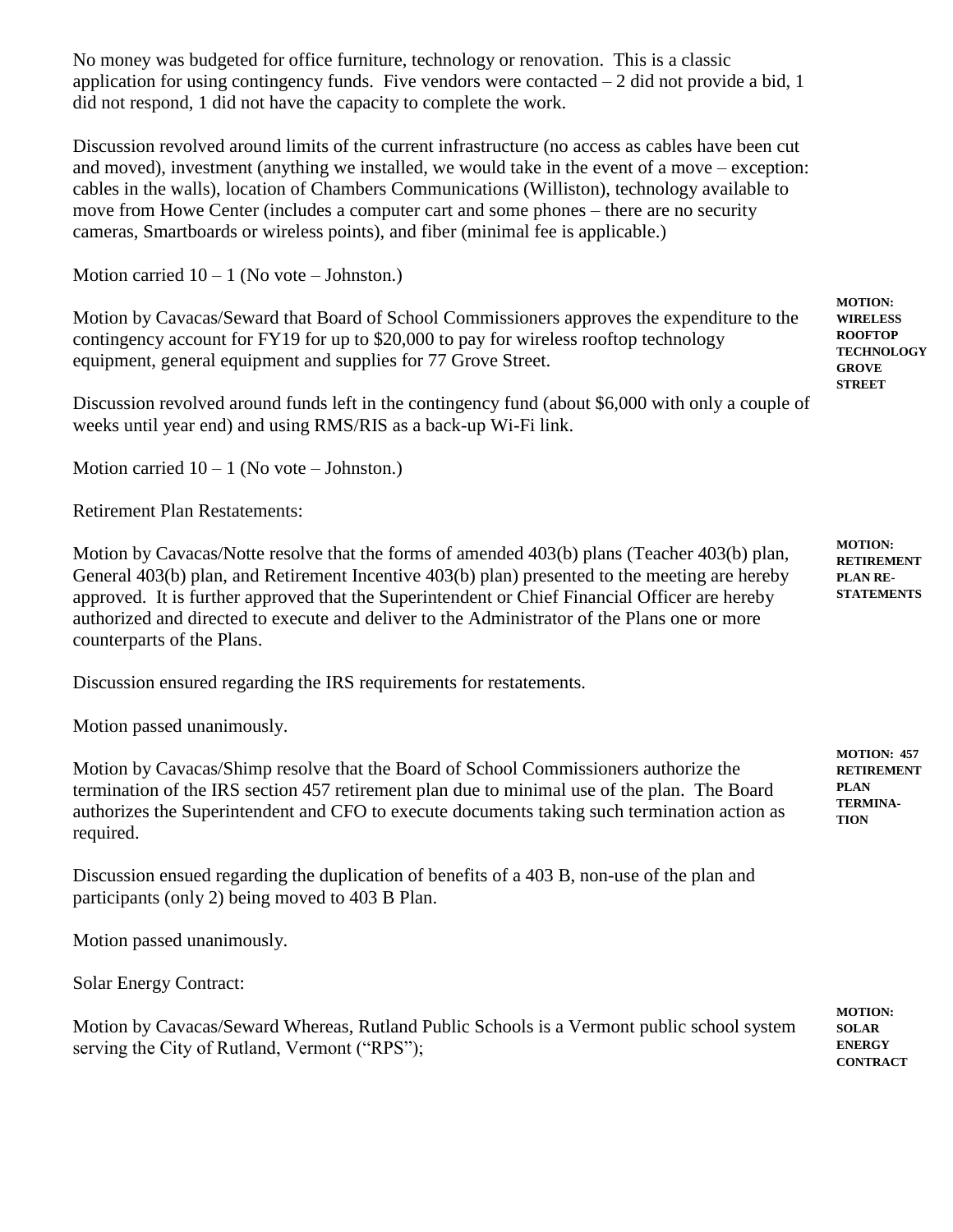Whereas, RPS is the entity responsible for the operation, construction and maintenance of school buildings and facilities serving the Rutland Public Schools;

Whereas, RPS acts with the approval and consent of the Rutland City Schools Board of School Commissioners; and

Whereas, RPS and the Board of School Commissioners have determined that it would be in the best interest of the Rutland Public Schools to undertake certain energy conservation projects at school buildings (the "Project");

Whereas, RPS has received a proposal from Johnson Controls, Inc. ("Johnson") to undertake the Project as set forth in a Contingent Payment Contract (the "Contract") which has been delivered to all the members of the Board of School Commissioners;

Whereas, the Board of Director voted in favor to appoint Peter Amons its agent for the purpose of signing the Contract and all other documents required or useful to complete the Project;

### Now Therefore

It is resolved, that the Rutland City Board of School Commissioners hereby authorizes Peter Amons to negotiate the terms and conditions and to sign the Contract with Johnson Controls, Inc. and take all necessary or useful actions for the purpose of completing certain energy conservation projects at Rutland City Schools, all in accordance with a Contract between Rutland Public Schools and Johnson Controls, Inc. as submitted to the Board of School Commissioners.

It is further resolved, that the Rutland City Board of School Commissioners herby confirms and ratifies all actions taken by Peter Amons in furtherance of the above resolutions, and the same shall be binding on the Rutland Public Schools.

Discussion ensued regarding anyone at RCPS having a relationship with Johnson Controls. Mr. Amons stated that there are none that he is aware. Commissioner Johnston noted that he does not support this project and believes that we could probably get a better deal in the future. Commissioner Shimp noted that construction and timelines need to be transparent to the Board and the community. Adherence to the one-year project timeline is dependent on how much objection there is to public filing.

Vote by roll call: Olewnik – Yes, Johnston – No, Seward – Yes, Notte – Yes, Cavacas – Yes, Pencak – Yes, Goldberg – Yes, Shimp – Yes, Blow – Yes, Dages – Yes. Motion carried.

Acceptance of FY20 IDEA-B Grants Funds:

Motion by Cavacas/Notte to accept the FY20 Total IDEA-Basic Allocation of \$707,858.00: IDEA-B

|                   | <b>Special Educators</b>                               | \$697,561.18 |
|-------------------|--------------------------------------------------------|--------------|
|                   | <b>Special Educator for Parentally Placed Students</b> | \$6,119.82   |
| IDEA-B Pre-School |                                                        |              |
|                   | <b>O</b> EEE Paraeducator                              | \$22,420.00  |

Ellie McGarry noted that Board approval is required annually for Federal money that flows through to us. Discussion revolved around expectations of fund amounts (it is in range of what was expected) and parentally placed students (We are required to provide a certain amount of services to students placed in Independent Schools.)

Motion passed unanimously.

**MOTION: IDEA-B & IDEA-B PRE-SCHOOL**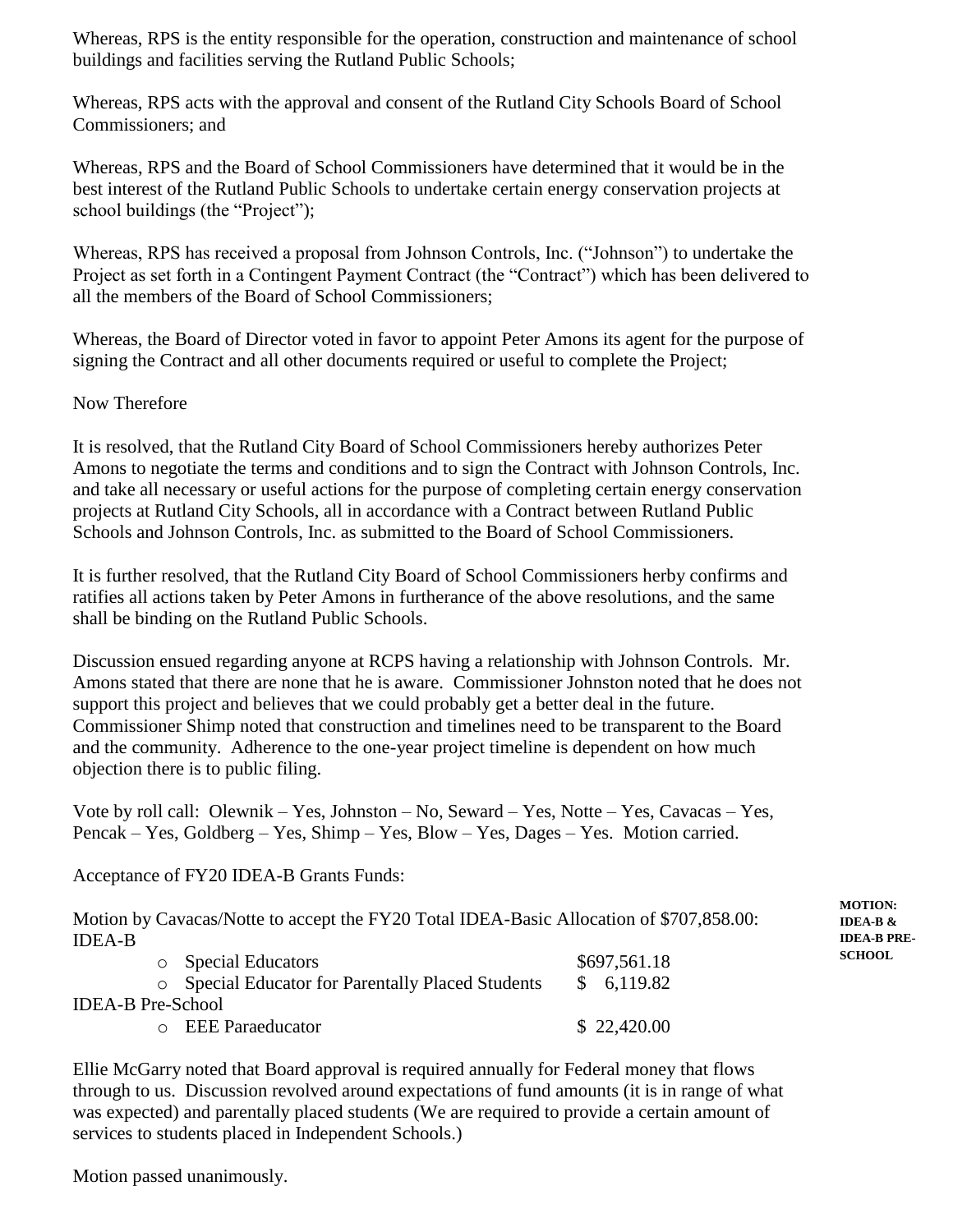Motion by Cavacas/Notte to approve the Licensed and Non-licensed sections of the Personnel Memorandum No. 596 dated June 7, 2019, and the Addendum to Personnel Memorandum No. 596, dated June 11, 2019, resignations with regret, as recommended by the Superintendent of Schools.

Superintendent Taylor reviewed Personnel Memorandum No. 596 and the Addendum to Personnel Memorandum No. 596 and they are attached.

Discussion ensued regarding ELL (English Language Learner) and professional licensure for School Psychologist Intern (she will be working under a provisional license.)

Motion passed with one abstention (Johnston.)

Motion by Cavacas/Goldberg to accept the Non-Aligned Employees' Salaries adjustments as exhibited to the Board.

Discussion - none

Motion carried with one abstention (Johnston.)

Committee Reports – Policy Committee

Motion by Shimp/Notte to accept policies for second reading as presented:

- **7680 – Educational Support Team** *Order of verbiage changed*
- **7690 – Non-Discrimination on the Basis of Disability 504 Rehabilitation Act of 1973 and the American with Disabilities Act** *– Updated to clarify language and to include the job title, Director of Equity and Inclusion*
- **7691 Animal Policy** *Updated to place the responsibility for decisions to include animals in the educational process in the hands of school administration*
- **7692 Head Lice** *Updated to remove judgmental language*

Motion passed unanimously.

Motion by Shimp/Notte to accept policies for first reading as presented:

- 7550 Student Awards and Scholarships Updated to reflect current practice
- 7670 Crisis Intervention Policy Updated to reflect use of Vermont School Crisis Guide and to provide administration with the duty to take action
- 7693 Independent Education Evaluation Updated to remove gender reference
- 7694 Provision of Special Education Services to Students Enrolled in an Independent School or Who are Home Schooled – Updated to remove gender reference and to make language more accurate in terms of compliance with law.
- 7696 English Language Learner Students Updated the name and terms within to reflect current terminology
- 7697 Notification of Rights Under the Protection of Pupil Rights Amendment Updated title and one typographical error
- 7698 Child Nutrition and Wellness Policy Updated to remove gender reference
- **8110 – Curriculum Development** (deleted) Deleted and combined with 8120 and 8240 to make new combined policy
- **8110 – Curriculum and Courses of Study** This new policy created to combine policies 8110 and 8240 to make new 8110

**MOTION: PERSONNEL MEMO #596 & ADDENDUM**

**MOTION: NON-ALIGNED SALARIES**

**MOTION: POLICIES – SECOND READING: 7680,7690,7691 & 7692**

**MOTION: POLICIES – FIRST READING: 7550, 7670, 7693, 7694, 7696, 7697, 7698, 8110, 8120, 8210, 8211, & 8213**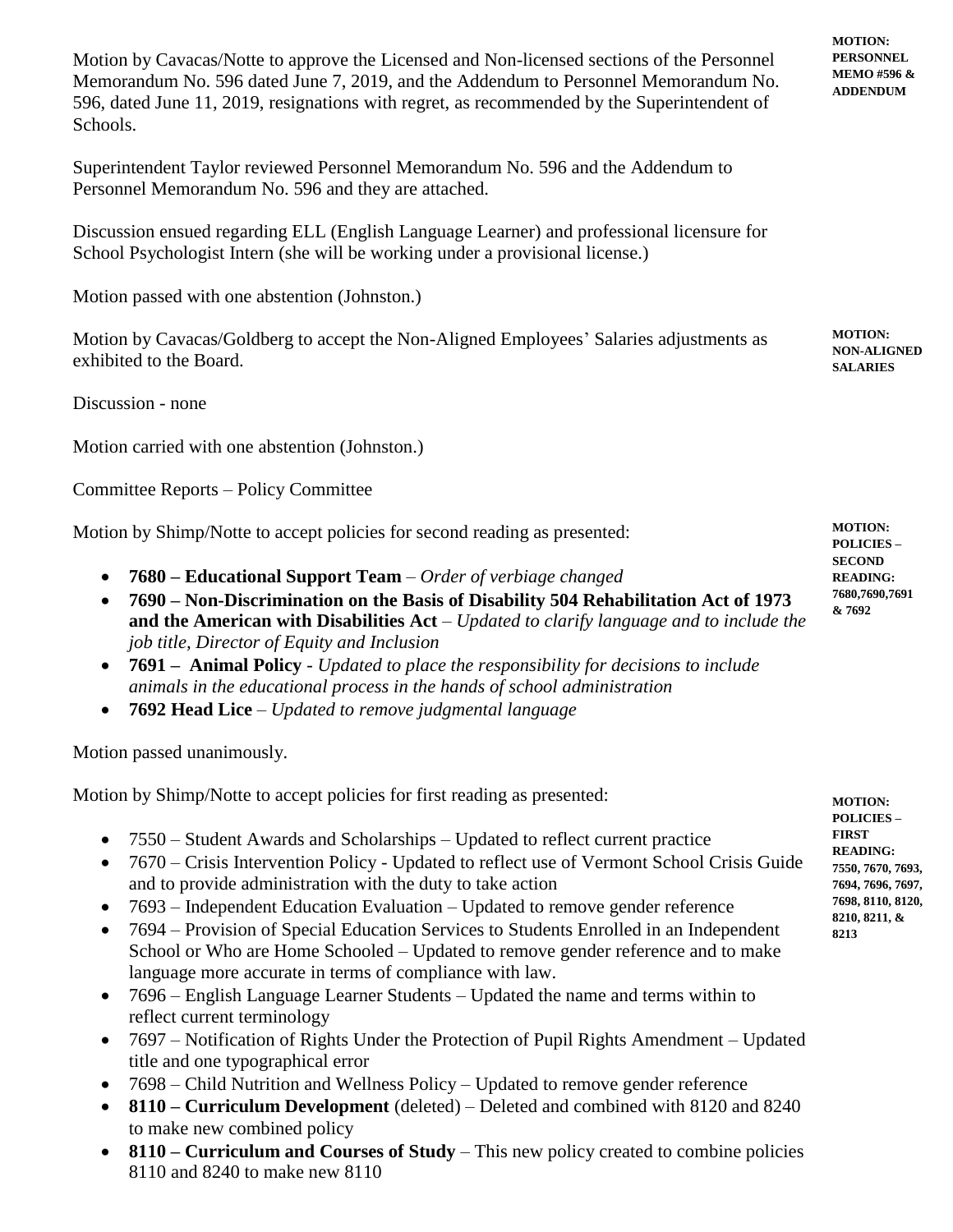- **8120 – Courses of Study** Deleted and combined with 8110 and 8240 to make new 8110
- **8210 – Safety Programs** Adjusted to update language and combine with 8213
- **8211 – Substance Abuse Prevention Instruction** Minor update to language, removing reference to "Act 51"
- **8213 – Bus Emergency Drills** Deleted and added to 8210

Commissioner Johnston noted the consolidation with Policy 8110 and advised anyone with concerns to review the update.

Motion passed unanimously.

New Business – President Courcelle noted that he would like to set a date for a Board/Administration Retreat for early August. He will ask Cherie to send out potential dates. The next meetings include June  $25<sup>th</sup>$  (a grievance hearing) and August  $27<sup>th</sup>$  (the day before school starts.) **NEW BUSINESS**

**OLD BUSINESS**

Old Business – None

Motion by Notte/Pencak at 7:53 pm for the board to convene to executive session for the purpose of discussing a contractual matter (this portion of executive session only to include Administration) and personnel matter, the premature release of information regarding those subjects which would place the Board at a substantial disadvantage in the opinion of the chair. **MOTION: EXECUTIVE SESSION**

| Motion passed unanimously.                          |                                                     |
|-----------------------------------------------------|-----------------------------------------------------|
| The Board came out of executive session at 8:40 pm. | <b>OUT OF</b><br><b>EXECUTIVE</b><br><b>SESSION</b> |
| Motion by Notte/Shimp to adjourn at 8:40 pm.        | <b>ADJOURN</b>                                      |
| Motion carried.                                     |                                                     |

Respectfully submitted, Betty A. Kapitan, Recording Secretary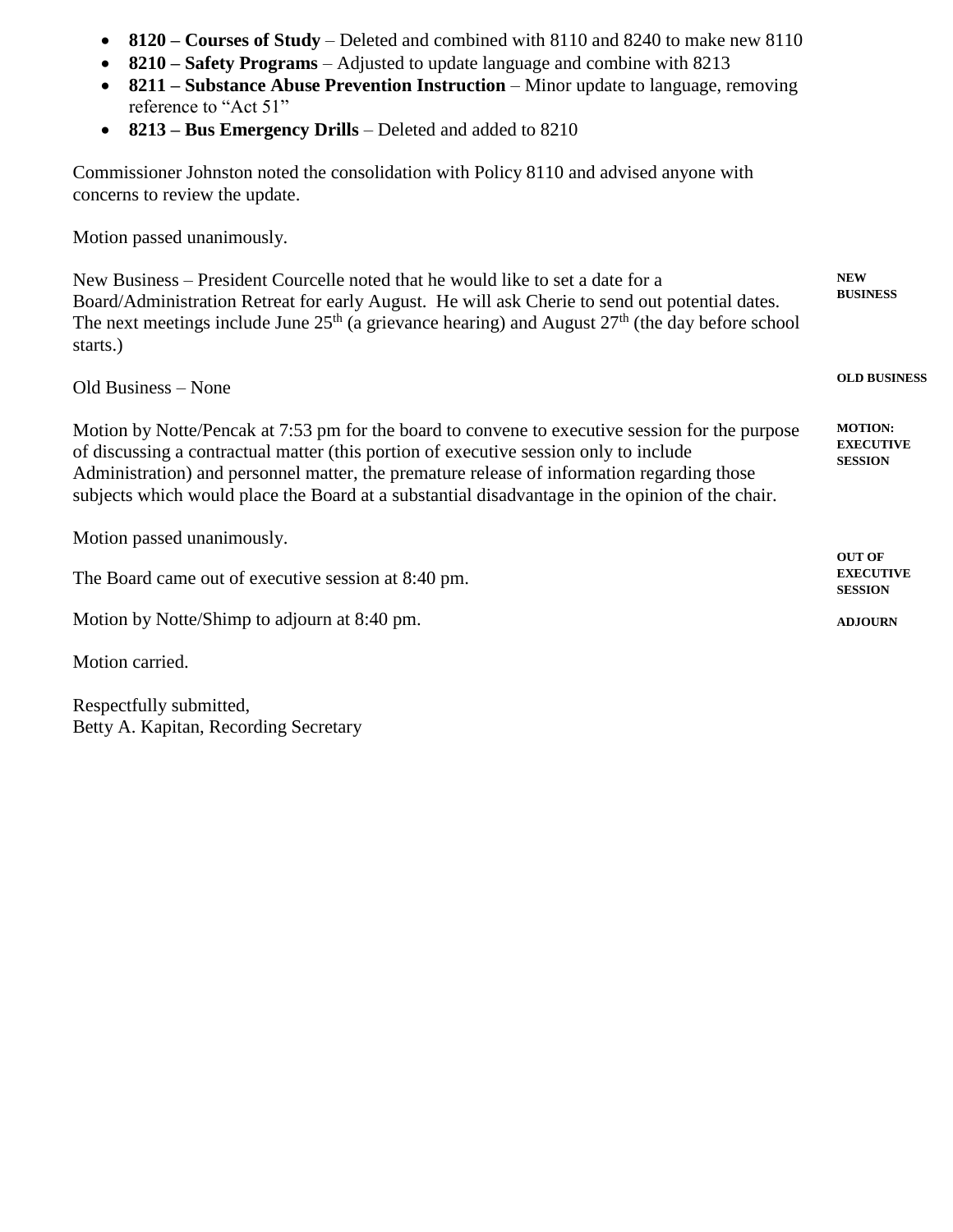TO: Board of Education

FROM: Adam Taylor, Superintendent

DATE: June 7, 2019

RE: Personnel Memorandum – Licensed and Non-Licensed

RESOLVE: That the LICENSED and NON-LICENSED SECTION OF THE PERSONNEL MEMORANDUM **NO. 596** dated **June 7, 2019,** be approved as recommended by the Superintendent of Schools.

# A. LICENSED SECTION

| 1. Resignation          |                               |             |           |
|-------------------------|-------------------------------|-------------|-----------|
| Name                    | Position/Location             |             | Effective |
| <b>Elizabeth Coltey</b> | K-6 Literacy Coach/District   |             | 6/30/19   |
| 2. Appointments         |                               |             |           |
| Name                    | Position/Location             | Salary      | Effective |
| Carol Adams             | Registered Nurse/RIS/RMS      | \$39,840.00 | 8/22/19   |
| Frank Aigner            | ELL/District                  | \$67,003.00 | 8/22/19   |
| Patricia Harris         | <b>Elementary Teacher/RIS</b> | \$54,327.00 | 8/22/19   |

# B. NON-LICENSED SECTION

| 1. Resignation |                   |           |
|----------------|-------------------|-----------|
| Name           | Position/Location | Effective |
| Aaron Bloomer  | Paraeducator/RMS  | 6/30/19   |